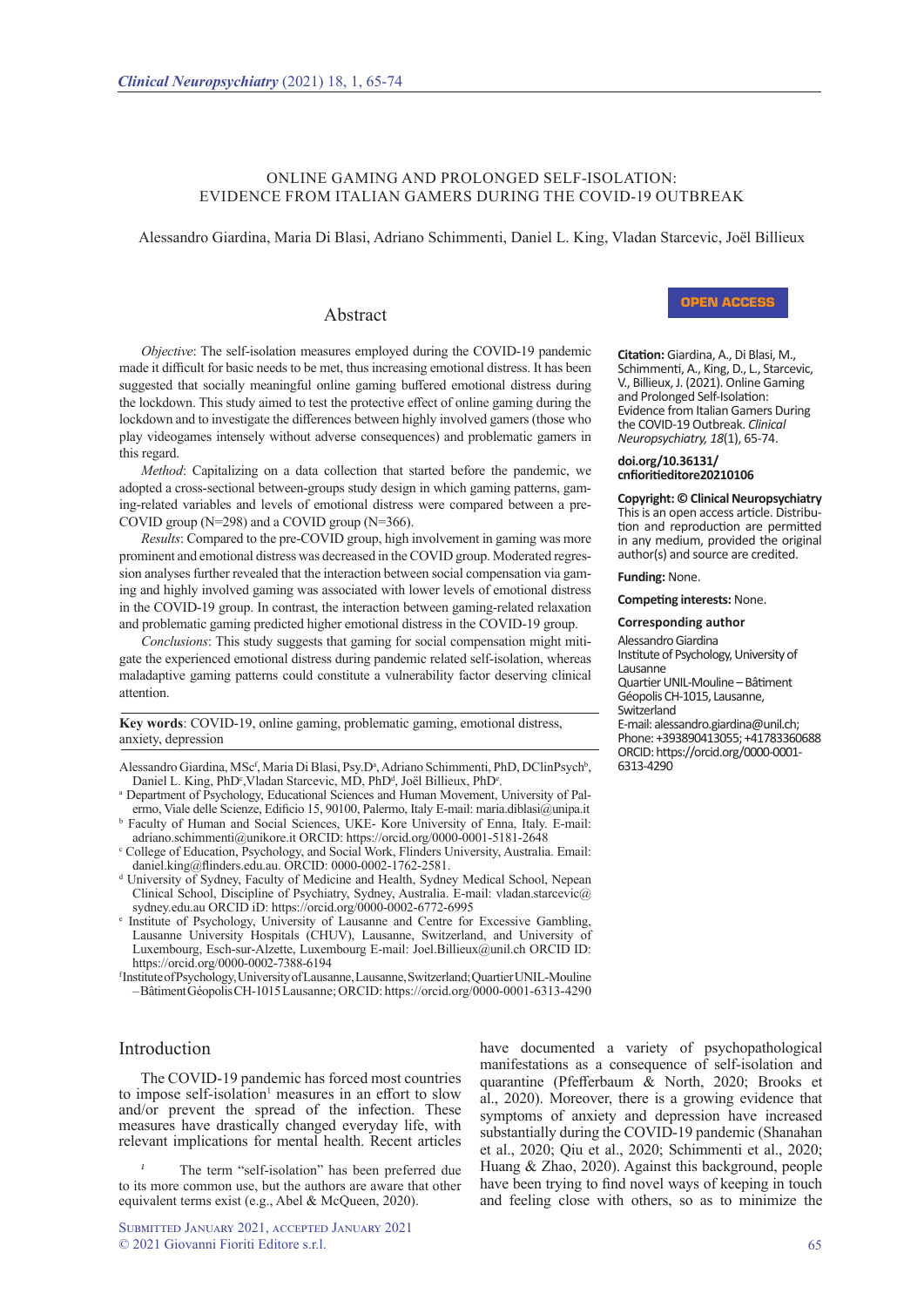negative impact of self-isolation. In this sense, the vast virtual environment which characterizes online games, is potentially safe for meeting needs (e.g., social affiliation and feeling of competence) that cannot be met under the conditions of a pandemic-imposed self-isolation. Accordingly, it seems that during the COVID-19 pandemic, there has been a significant increase in online gaming and various online activities, such as e-sports watching and live streaming (Balhara et al., 2020; Global Games Market, 2020; King et al., 2020; Koivisto & Hamari, 2019; Lepido & Rolander, 2020; Pantling, 2020; Stephen, 2020). A multidisciplinary group of experts on problematic Internet use has produced a consensus guidance about potential risks and good practices regarding Internet use during a pandemic-imposed self-isolation (Király et al., 2020). Similarly, the World Health Organization has supported a campaign launched by the gaming industry #PlayApartTogether, which aimed to encourage salubrious online gaming activities, especially those that promote social interaction (https:// www.businesswire.com/news/home/20200328005018/ en/Games-Industry-Unites-Promote-World-Health-Organization). This support is largely based on the recognition of the protective and even therapeutic value of video games in the context of emotional distress (Bean, 2018; Colder Carras et al., 2018). For example, Bown and Gackenbach (2016) showed that soldiers who participated in multiplayer combat video games report a greater ability to cope with nightmares and corresponding negative affect compared to those who did not play (Gackenbach et al., 2018), suggesting that videogame involvement might promote an emotional processing value comparable to that of dreams. Relatedly, having gaming-related social capital (referring to the quality and quantity of a gaming-related social networks) and being intrinsically motivated to play for social reasons have been consistently reported as protective factors and a sign of healthy involvement in video games (Billieux et al., 2013; Korkeila & Hamari, 2020; Mandryk et al., 2020). The emotional protective value of gaming also seems to be related to a compensatory function, i.e. the potential for fulfilling through the game basic needs related to competence, autonomy and social affiliation that cannot be met otherwise (Kardefelt-Winther, 2014; Snodgrass et al., 2018; Allen & Anderson, 2018; Ryan et al., 2006). Such function could be particularly relevant for the self-isolation context. Nevertheless, it is important to recognize the qualitative distinction between "highbut-healthy" involvement in online gaming (highly involved gaming) and dysfunctional involvement in online gaming (problematic gaming). Indeed, the former denotes a personally enriching and socially meaningful activity, whereas the latter refers to gaming patterns that interfere with daily functioning and social relationships (Billieux et al., 2019; Charlton & Danforth, 2007). It can be assumed that during a pandemic-imposed selfisolation gaming may protect highly involved gamers against emotional distress. In contrast, gaming may have uncertain effects and be potentially detrimental in problematic gamers. The evidence currently available about the effects of gaming on anxiety and depressive symptoms in the context of a pandemic is scarce.

# *Present study*

The first aim of the current study was to compare emotional distress (indicated by the severity of anxiety and depression symptoms) in two independent groups of online gamers, before and during the COVID-19 outbreak-related lockdown (**RQ1**). Our second aim

was to determine whether compensatory involvement in online games (i.e., gaming for satisfaction of unmet needs) and gaming for relaxation or for emotional coping might protect highly involved or problematic gamers against COVID-19-related emotional distress (**RQ2**). This study provides a unique opportunity to better understand the impact of online gaming on depression and anxiety symptoms in the context of the pandemic and compare its effects according to different gaming patterns.

### Method

#### *Procedure*

Participants were recruited from an ongoing online survey aiming to study escapism and dissociationlike phenomena in gamers<sup>2</sup>. The survey was posted on Italian Facebook groups of different videogames genres (MOBA, BR, MMORPGs, FPS, RTS and sport games<sup>3</sup>). To incentivize participation, players had 1 out of 100 chances to win an Amazon's Coupon of 20 euros and one additional chance to win a final lottery for a one-year subscription to a service of their choice (e.g. Netflix, PlayStation Plus, Xbox Live), valued at around 100 euros. Data collection started on February 14, 2020 and ended on April 3, 2020. For the purpose of the current study, the sample of gamers was divided into two groups (pre-COVID group and COVID group) based on whether the data were collected before or during the COVID pandemic. The Italian lockdown started on March 10, 2020. The pre-COVID group consisted of participants who completed the survey from February 14, 2020 to March 10, 2020. In the absence of the relevant evidence from the scientific literature, the research team considered two weeks as a sufficiently long period for experiencing confinement-related effects, with the COVID group therefore consisting of participants who completed the survey from March 28, 2020 to April 3, 2020. Data collected between March 11, 2020 and March 27, 2020 were excluded from the analysis. The survey comprised socio-demographic information (age, sex, education level), gaming-related variables (time spent on gaming per week, online game genre preferences, use of fixed vs mobile gaming devices and social gaming habits), gaming-related questionnaires (distinguishing between highly involved and problematic gaming) and measures of emotional distress (depression and anxiety). The survey was administered in a way that did not allow skipping questions. Therefore, there were no missing data.

The present study followed all the guidelines for the experimental investigation with human subjects required by the University of Luxembourg. Participants gave online consent prior to starting the online survey. Participation was voluntary. Anonymity of the participants was guaranteed.

#### *Participants*

The minimum age for participating in the survey was 18. Descriptive statistics for both samples are reported

<sup>2</sup> A list of all measures used in the study (including measures not considered here) is available from the Open Science Framework: DOI: https://osf.io/vgrwk/

 $MOBA=$  Multiplayer Online Battle Arena; BR = Battle Royal; MMORPGs = Massive Multiplayer Online Role-Playing Games; FPS = First Person Shooter; RTS = Real Time Strategy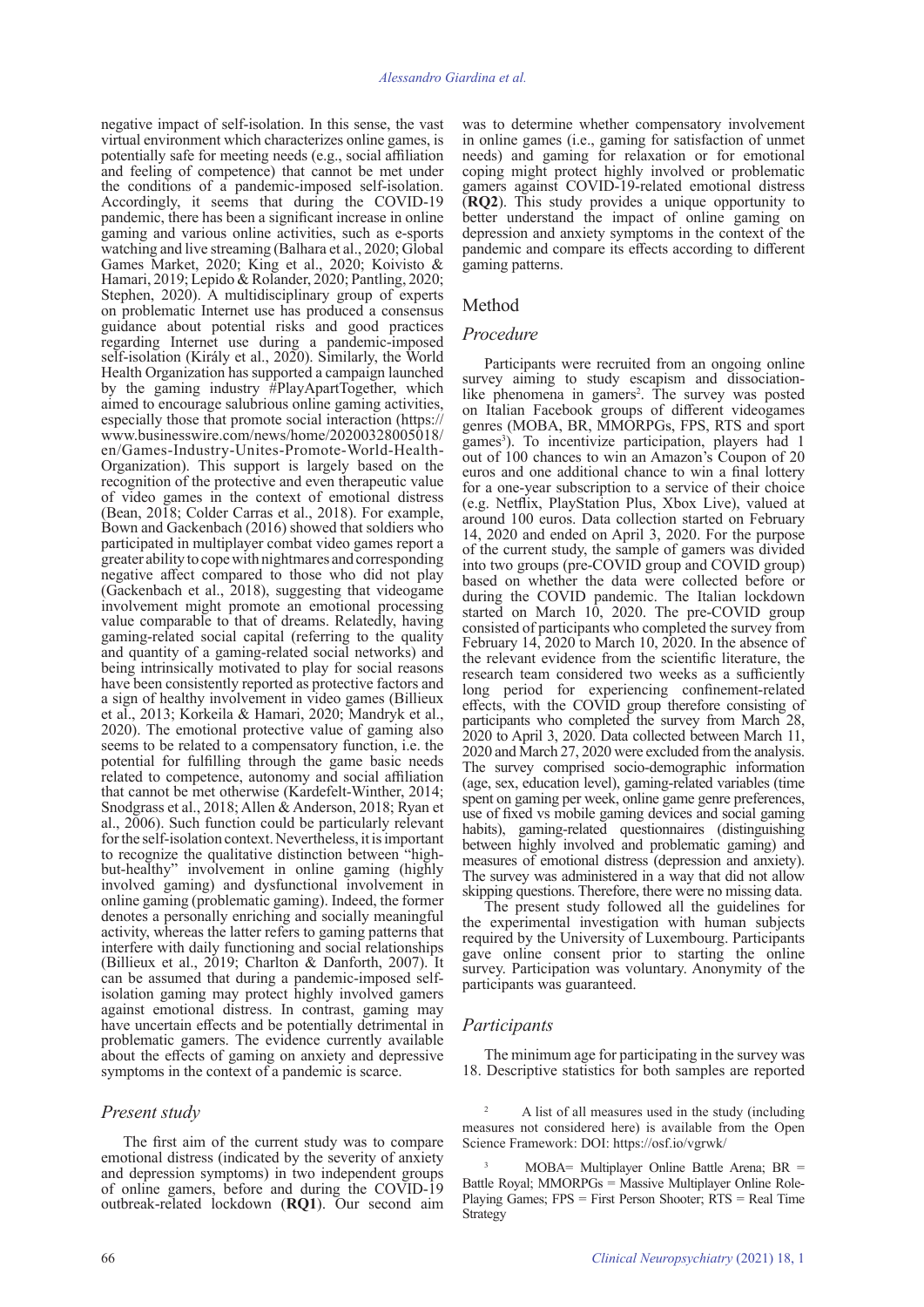in **table 1**. The total sample consisted of 664 players, predominantly males (91.3%, N=606) ranging in age from 18 to 58 years (M=23.59, SD=6.27). In comparison with the pre-COVID group, the COVID group was characterized by a younger mean age (M=22.2, SD= 5.1), slightly more hours per week spent gaming (M=22.5, SD=16.5), higher frequency of playing FPS games (98.1%, N=359) and a greater percentage of

|  |  |  | Table 1. Demographics, Psychosocial and Game-related variables: differences between pre- and COVID group |
|--|--|--|----------------------------------------------------------------------------------------------------------|
|  |  |  |                                                                                                          |

|                                        | Overall           |                          | Pre-COVID (N =298)             |                   | COVID ( $N = 366$ )  |                          | Ranges                                                       | t(df)                                                     | р                                                         | $\boldsymbol{r}$                                                      |
|----------------------------------------|-------------------|--------------------------|--------------------------------|-------------------|----------------------|--------------------------|--------------------------------------------------------------|-----------------------------------------------------------|-----------------------------------------------------------|-----------------------------------------------------------------------|
|                                        |                   | $M$ ( $\pm$ SD) or N (%) | $M$ ( $\pm$ SD) or N (%)       |                   |                      | M $(\pm SD)$ or N $(\%)$ |                                                              |                                                           |                                                           |                                                                       |
| <b>Education</b>                       |                   |                          |                                |                   |                      |                          |                                                              |                                                           |                                                           |                                                                       |
| Primary school                         | 3                 | (0.5%)                   | $\overline{2}$                 | (0.7%             | $\mathbf{1}$         | (0.3%                    | $\frac{1}{2}$                                                | $^{\prime\prime}$                                         | //                                                        | $^{\prime\prime}$                                                     |
| Middle School                          | 158               | (23.8%)                  | 61                             | (20.5%)           | 97                   | (26.5%)                  | $\ensuremath{\mathnormal{}}\slash\ensuremath{\mathnormal{}}$ | $\frac{1}{2}$                                             | $\mathcal{U}% _{M_{1},M_{2}}^{\alpha,\beta}(\varepsilon)$ | $\frac{1}{2}$                                                         |
| High school                            | 440               | (66.3%)                  | 195                            | (65.4%)           | 245                  | (66.9%)                  | $\frac{1}{2}$                                                | $\mathcal{U}% _{M_{1},M_{2}}^{\alpha,\beta}(\varepsilon)$ | $\ensuremath{\mathnormal{/\!/}}$                          | $\ensuremath{\mathnormal{}}\slash\ensuremath{\mathnormal{}}$          |
| Bachelor/Master's                      | 60                | $(9.0\%)$                | 39                             | $(3.1\%)$         | 21                   | (5.7%)                   | $\frac{1}{2}$                                                | $\ensuremath{\mathnormal{/\!/}}$                          | $\frac{1}{2}$                                             | $\ensuremath{\mathnormal{}}\xspace/\ensuremath{\mathnormal{}}\xspace$ |
| PhD                                    | 3                 | $(0.5\%)$                | $\mathbf{1}$                   | (0.3% )           | $\overline{2}$       | $(0.5\%)$                | $\frac{1}{2}$                                                | $\frac{1}{2}$                                             | $\frac{1}{2}$                                             | $\frac{1}{2}$                                                         |
| Videogame Genre (multiple choice)      |                   |                          |                                |                   |                      |                          |                                                              |                                                           |                                                           |                                                                       |
| <b>FPS</b>                             | 514               | (77.4% )                 | 155                            | (52%)             | 356                  | (98.1%)                  | $\frac{1}{2}$                                                | $\frac{1}{2}$                                             | $\frac{1}{2}$                                             | $\frac{1}{2}$                                                         |
| <b>BR</b>                              | 344               | (51.8%)                  | 199                            | $(66.8\%)$        | 145                  | (39.1%)                  | $\frac{1}{2}$                                                | $\ensuremath{\mathnormal{/\!/}}$                          | $\frac{1}{2}$                                             | $\ensuremath{\mathnormal{}}\slash\ensuremath{\mathnormal{}}$          |
| <b>MMORPG</b>                          | 185               | (27.9%)                  | 117                            | (39.3%)           | 68                   | $(18.6\%)$               | $\frac{1}{2}$                                                | $\frac{1}{2}$                                             | $\ensuremath{\mathnormal{/\!/}}$                          | $\ensuremath{\mathnormal{}}\slash\ensuremath{\mathnormal{}}$          |
| <b>MOBA</b>                            | 60                | (9%)                     | 39                             | (13.1%)           | 21                   | (5.7%)                   | $\frac{1}{2}$                                                | $\frac{1}{2}$                                             | $\frac{1}{2}$                                             | $\frac{1}{2}$                                                         |
| <b>RTS</b>                             | 56                | (8.4%)                   | 28                             | (9.4% )           | 28                   | (7.7%)                   | $\frac{1}{2}$                                                | $\frac{1}{2}$                                             | $\frac{1}{2}$                                             | $\frac{1}{2}$                                                         |
| <b>Sport Games</b>                     | 254               | (38.3%)                  | 100                            | (33.6%)           | 154                  | (42.1%)                  | $\frac{1}{2}$                                                | $\frac{1}{2}$                                             | $^{\prime\prime}$                                         | $\frac{1}{2}$                                                         |
| <b>Stable Community vs Lone Player</b> |                   |                          |                                |                   |                      |                          |                                                              |                                                           |                                                           |                                                                       |
| Stable community                       | 385               | (58%)                    | 145                            | (48.7%)           | 240                  | (65.6%)                  | $\frac{1}{2}$                                                | $\ensuremath{\mathnormal{/\!/}}$                          | $\ensuremath{\mathnormal{/\!/}}$                          | $\frac{1}{2}$                                                         |
| Lone/casual companies                  | 279               | (42%)                    | 153                            | (51.3%)           | 126                  | (34.4%)                  | $\frac{1}{2}$                                                | $\frac{1}{2}$                                             | $\frac{1}{2}$                                             | $\frac{1}{2}$                                                         |
| Age                                    |                   | $23.59 \ (\pm 6.27)$     | $25.18 (\pm 7.15)$             |                   | 22.27 (±5.10)        |                          | 18-58                                                        | $5.904_{(521)}$                                           | .001                                                      | .25                                                                   |
| Weekly hours of play                   |                   | $21.47 \ (\pm 16.46)$    | $20.20$ (±16.3)                |                   | 22.51 (±16.50)       |                          | $1 - 135$                                                    | $-1.798_{(662)}$                                          | .073                                                      | $\frac{1}{2}$                                                         |
| <b>Highly Involved Gaming (VIS)</b>    |                   | $38.46 \ (\pm 7.73)$     | 37.32 (±8.20)                  |                   | 39.39 (±7.20)        |                          | 16-59                                                        | $-3.414_{(597)}$                                          | .001                                                      | .14                                                                   |
| <b>Problematic Gaming (IGDT-10)</b>    | 5.44 $(\pm 3.24)$ |                          | $5.57$ ( $\pm 3.45$ )          |                   | $5.33 \ (\pm 3.06)$  |                          | $0 - 17$                                                     | $.951_{(600)}$                                            | .287                                                      | $\frac{1}{2}$                                                         |
| <b>Emotional Distress (DASS-21)</b>    |                   | 7.82 $(\pm 7.41)$        | $8.87 \left( \pm 7.95 \right)$ |                   | $6.98 (\pm 6.84)$    |                          | $0 - 40$                                                     | $3.242_{(589)}$                                           | .001                                                      | .13                                                                   |
| <b>Social Compensation</b>             |                   | $2.14 (\pm 1.25)$        | $2.19$ ( $\pm$ 1.26)           |                   | $2.09$ ( $\pm$ 1.24) |                          | $1 - 5$                                                      | $1.095_{(662)}$                                           | .274                                                      | $\frac{1}{2}$                                                         |
| <b>Achievement Compensation</b>        |                   | $2.35 (\pm 1.20)$        | $2.33 \ (\pm 1.23)$            |                   | $2.37 (\pm 1.17)$    |                          | $1 - 5$                                                      | $-.462_{(662)}$                                           | .664                                                      | $\frac{1}{2}$                                                         |
| <b>Gaming-related Relaxation</b>       |                   | 3.53 $(\pm .957)$        |                                | $3.48 (\pm 1.02)$ |                      | $3.56 \ (\pm .901)$      |                                                              | $-1.052_{(597)}$                                          | .293                                                      | $\frac{1}{2}$                                                         |
| <b>Gaming Emotional Coping</b>         | $2.76 (\pm 1.27)$ |                          | $2.81 (\pm 1.28)$              |                   | $2.73$ ( $\pm$ 1.27) |                          | $1 - 5$                                                      | $.762_{(662)}$                                            | .447                                                      | $\ensuremath{\mathnormal{}}\xspace/\ensuremath{\mathnormal{}}\xspace$ |

*Note*. M = Mean; SD = Standard Deviation; df = degree of freedom; MOBA= Multiplayer Online Battle Arena; BR = Battle Royal; MMORPGs = Massively Multiplayer Online Role-Playing Games; FPS = First Person Shooter; RTS = Real Time Strategy; Degrees of freedom for Age, High-but-healthy Involvement, Problematic Gaming, Emotional Distress and Gaming Relaxation were adjusted according to results of Levene's test.

| <b>Table 2.</b> Questionnaires used in the online survey and their (sub) scales |  |  |  |
|---------------------------------------------------------------------------------|--|--|--|
|---------------------------------------------------------------------------------|--|--|--|

| Questionnaire                              | Likert<br>scale | Variables assessed by<br>questionnaires                                             | Description of dimensions and examples of items                                                                                                                                                                                                                  | Reliability<br>coefficient<br>$(\alpha)$ |
|--------------------------------------------|-----------------|-------------------------------------------------------------------------------------|------------------------------------------------------------------------------------------------------------------------------------------------------------------------------------------------------------------------------------------------------------------|------------------------------------------|
| Depression, Anxiety<br>and Stress Scale-21 | $0 - 4$         | <b>Emotional Distress</b>                                                           | Aggregated score of anxiety and depression symptoms (stress items<br>are not taken into account)                                                                                                                                                                 | .90                                      |
| <b>Internet Gaming</b><br>Disorder Test-10 | $0 - 3$         | <b>Problematic Gaming</b>                                                           | Problematic gaming symptoms according to DSM-5 Internet Gaming<br>Disorder criteria (APA, 2013)                                                                                                                                                                  | .72                                      |
| Videogames<br><b>Involvement Scale</b>     | $1 - 5$         | High Involvement in<br>Gaming (high-but-<br>healthy involvement<br>in online games) | Achievement and socially oriented adaptive gaming patterns (high<br>involvement in gaming)                                                                                                                                                                       | .82                                      |
| Gaming<br>Compensation Items               | $1 - 5$         | Gaming<br>Social Compensation                                                       | "Enjoying the sense of belonging that comes with being a part of a<br>community of gamers (e.g., guilds, teams or general communities)<br>prevents me from feeling lonely"                                                                                       | $^{\prime\prime}$                        |
|                                            |                 | <b>Gaming Achievement</b><br>Compensation                                           | "I get involved in gaming activities that give me a sense of personal<br>effectiveness (e.g., follow clear rules; achieve objectives; receive<br>timely feedback) in order to balance the feeling of a stressful lack of<br>control over some events in my life" | $\prime$                                 |
|                                            |                 | <b>Gaming Relaxation</b>                                                            | "Engaging in gaming provides me with a feeling of calm, relaxation<br>and of being in control"                                                                                                                                                                   | $^{\prime\prime}$                        |
|                                            |                 | <b>Gaming Emotional</b><br>Coping                                                   | "I engage in gaming that helps me cope with my negative emotions<br>(e.g. anger, loneliness) in a more suitable environment"                                                                                                                                     | $\prime$                                 |

Note. Cronbach's alpha is not reported for Gaming Compensation Items since each of the four constructs is assessed by means of only one item (see Methods).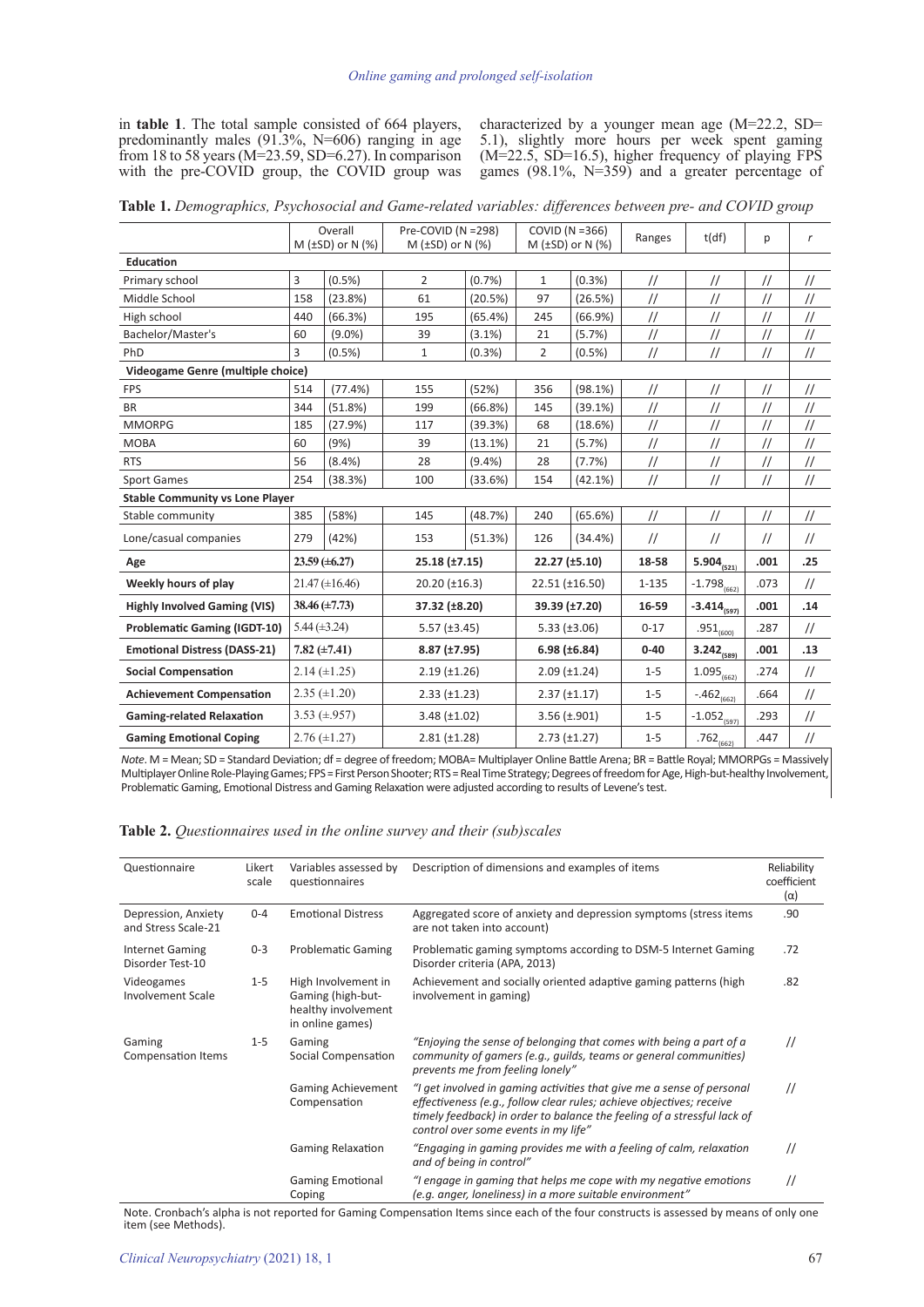players reporting a stable gaming community (65.6%,  $N=240$ ).

### *Measures*

A summary of the scales and their internal reliability are reported in **table 2**<sup>4</sup> . Emotional distress was measured by summing the anxiety and depression subscale scores of the Italian version of the Depression, Anxiety and Stress Scale 21-Item Version (DASS-21; Bottesi et al., 2015; Osman et al., 2012). In this study, scores on the stress subscale were not included in data analyses to avoid internal imbalance in the emotional distress measure, given that 1) high stress levels are very common during the pandemic and that 2) "stress" has been suggested to be a complex syndrome deserving a stand-alone consideration in such a context (Horesh & Brown, 2020). Problematic gaming was measured through an Italian adaptation of the Internet Gaming Disorder Test, 10-Item Version (IGDT-10) and treated as a continuous variable in a way similar to that proposed in the validation study of the scale (Kiraly et al., 2017). However, in this study we decided to exclude from analyses item 8 of the IGDT-10 that assesses "mood relief" to avoid (1) the overlap with Gaming Compensation Items and (2) the risk of over-pathologizing normal behavior, as recommended in relation to this measure by King and colleagues (2020). High involvement in gaming (as defined by Billieux et al., 2019; Charlton & Danforth, 2007) has been assessed via the Italian adaptation of the ethnographically validated 15-item scale for involvement in gaming by Snodgrass et al. (2017). This instrument is referred to as Videogame Involvement Scale (VIS) for the purpose of the current study. The scale is partly based on Yee's (2006) tripartite online gaming motivational framework. Higher scores on the VIS reflect higher motivation (in terms of achievement, socialization and immersion), commitment and passion about gaming. However, in our original study design, the 3 immersion-related items were omitted to avoid an overlap with other items used in the current study (see procedure section), in accordance with the recommendations by Snodgrass et al. (2018). Thus, the measure that was administered consisted of 12 items. The involvement in online games to compensate for the sense of loneliness or poor achievement offline, to relax and cope with adverse emotions was assessed via four items, each rated on a 5-point Likert scale (1=Not at all representative; 5=Fully representative). These were named "Gaming Compensation Items"5 (**table 2**). The four items were selected from a broader pool of items generated to study compensatory involvement and  $dissection$  in gaming<sup> $6$ </sup>. The selection of the items was driven by the postulated domains (e.g. achievement, socialization) that the pandemic and lockdown could have affected negatively.

The measures used in the study can be retrieved from: DOI https://osf.io/vgrwk/

These items were grouped in the same category of "Gaming Compensation Items" to avoid using multiple terms (e.g., when describing the results), yet we acknowledge that various items measure different constructs potentially reflecting different psychological processes.

6 The entire databank of items for this measure is available at: https://osf.io/vgrwk/

# *Statistical Analyses*

T-tests for independent samples were performed to evaluate the differences between pre-COVID and COVID groups, followed by Pearson's correlation analyses to check for relations and potential multicollinearity-related issues among the variables. Finally, the PROCESS version 22 macro was used to run eight moderated multiple regression models per group (pre-COVID versus COVID group, for a total of 16 models) in order to test the protective effect of gaming during self-confinement in highly involved and problematic gamers. For each group, four models included highly involved gaming (VIS) as a focal predictor (i.e., the variable interacting with the moderator) and four models included problematic gaming (IGDT-10) as a focal predictor. Thus, the specific interactions between each gaming compensation item (4 items) and each gaming pattern (highly involved versus problematic gaming) were tested in both groups of gamers (pre-COVID and COVID). Problematic gaming and high involvement in gaming were included as covariates when they were not considered as the focal variable, together with sex, age, education level, game genres (all game genres coded as binary variables), weekly hours spent gaming and gaming compensation items not used as moderators in each model. Preacher and colleagues (2006) approach was followed to probe significant interactions.

## Results

Descriptive statistics, including *t-tests* for differences between pre-COVID and COVID groups with degrees of freedom adjusted according to Levene's test, are presented in **table 1**. Correlations between the variables for the entire sample are reported in **table 3**. On the whole, results show increased levels of highly involved gaming  $(t_{(597)} = -3.414, p < .005, r = 0.14)$  and decreased emotional distress scores  $(t_{(589)=}$  3.242, p<.005, r = 0.13) in the COVID group*.* All variables of interests showed significant, positive and weak to moderate associations with emotional distress.

## *Moderated multiple regressions*

Results of the moderated multiple regressions are summarized in **table 4**. When highly involved gaming was the focal predictor, results showed a small-sized yet significant interaction of gaming social compensation (β = -.076,  $t_{(348)}$  = -2.16, p < .05) and gaming-related relaxation (β<sup>2</sup>=.098,  $t_{(348)}$  = 2.22, p < .05) in the COVID group, which was not present in the pre-COVID group (β = .041, *t (280)* = 1.05, p=.293; β = -.001, *t (280)* = -.028, p=.977).

High levels of gaming social compensation (+1SD = 3.33, β = -.19, *t*<sub>(348)</sub> = -2.78, p < .01) and low levels of gaming-related relaxation (-1SD = 2.66, β = -.19, *t*<sub>(348)</sub>  $= -2.86$ ,  $p < .01$ ) strengthened the negative relationship between highly involved gaming and emotional distress (**figures 1** and **2**, respectively). As shown in **figure 3**, when problematic gaming was the focal predictor, a significant effect was only found for gaming-related relaxation (β = .24,  $t_{(348)}$  = 2.40, p < .05), such that in the COVID group a greater gaming-related relaxation strengthened the positive relationship between problematic gaming and emotional distress (-1SD=2.66,  $β = .82, t<sub>6,348</sub> = 5.60, p < .0001; ±0SD=3.56, β = 1.05, t<sub>6448</sub> = 8.93, p < .0001; +1SD=4.46, β = 1.27, t<sub>648</sub> = 1.27$  $8.50, p < .0001$ ). This effect was not present in the pre-COVID group.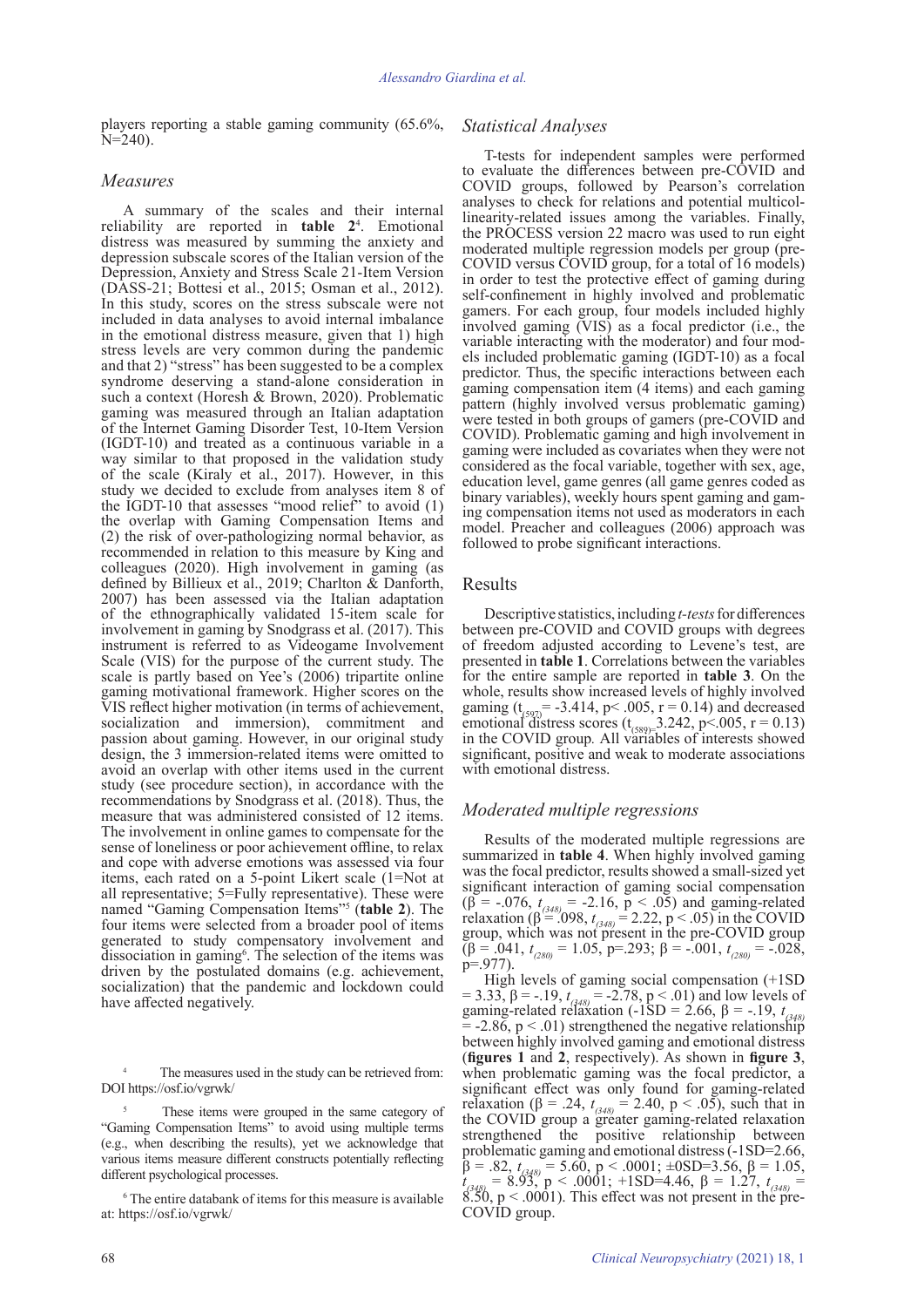| <b>Measures</b>                                   | 1.                       | 2.                                                                                        | 3. | 4.           | 5.           | 6.             | 7.        | 8. | 9.                                                                 | 10. | 11.           | 12. | 13. | 14. | 15.            | 16. | 17. |
|---------------------------------------------------|--------------------------|-------------------------------------------------------------------------------------------|----|--------------|--------------|----------------|-----------|----|--------------------------------------------------------------------|-----|---------------|-----|-----|-----|----------------|-----|-----|
| 1. Sex<br>2. Age                                  | $\mathbf{1}$<br>$.140**$ | 1                                                                                         |    |              |              |                |           |    |                                                                    |     |               |     |     |     |                |     |     |
| 3.<br>Education                                   |                          | $.085^*$ .234**                                                                           | 1  |              |              |                |           |    |                                                                    |     |               |     |     |     |                |     |     |
| 4. FPS<br>genre                                   |                          | $-.212$ ** $-.282$ ** $-.124$ **                                                          |    | $\mathbf{1}$ |              |                |           |    |                                                                    |     |               |     |     |     |                |     |     |
| 5. BR<br>genre<br>6.                              |                          | $.019$ $-.083$ $-.063$ $-.24$                                                             |    |              | $\mathbf{1}$ |                |           |    |                                                                    |     |               |     |     |     |                |     |     |
| <b>MMORPG</b>                                     |                          | .026 .262** .134** -.186** -.107**                                                        |    |              |              | $\overline{1}$ |           |    |                                                                    |     |               |     |     |     |                |     |     |
| genre<br>7. MOBA<br>genre                         |                          | $-0.025$ .015 .053 $-0.081$ .031 .179 <sup>*</sup>                                        |    |              |              |                | -1        |    |                                                                    |     |               |     |     |     |                |     |     |
| 8.RTS<br>genre                                    |                          | $-0.019$ $-0.068$ $-0.016$ $-0.005$ $0.097$ $-0.017$ $-0.020$                             |    |              |              |                |           | 1  |                                                                    |     |               |     |     |     |                |     |     |
| 9. Sport<br>Games                                 |                          | $-.208$ ** $-.122$ ** $-.050$ $.121$ ** $.096$ * $-.137$ ** $-.108$ ** $.018$             |    |              |              |                |           |    | 1                                                                  |     |               |     |     |     |                |     |     |
| 10. Hours/<br>week                                |                          | .024 -.041 -.033                                                                          |    |              | .056 -.005   | $.091^{\circ}$ |           |    | $.071-.028-.080$                                                   | -1  |               |     |     |     |                |     |     |
| 11. IGDT-10                                       |                          | $-.046-.133"-.005$                                                                        |    | .003         | .030         | $.080^*$       | .074      |    | $-.011-.050.191$ <sup>**</sup>                                     |     | 1             |     |     |     |                |     |     |
| 12. VIS                                           |                          | $-.050-.141$ $-.071.133$ $.33$                                                            |    |              | $-.045$      | $.134***$      | $.113$ ** |    | $-.004$ $-.134$ $.331$ $.502$ $.502$                               |     |               | 1   |     |     |                |     |     |
| 13. DASS-21                                       |                          | $.124$ <sup>**</sup> $-.097$ <sup>*</sup> $-.031$ $-.044$                                 |    |              | .058         | $.085*$        | .058      |    | $-.056-.089^*$ .140 <sup>**</sup>                                  |     | .509** .235** |     | 1   |     |                |     |     |
| 14. Social<br>Comp.<br>15.                        |                          | .048 -.110** .015 -.005 -.021 .115**                                                      |    |              |              |                |           |    | .135" .334" .007 -.090" .135" .333" .334" .262                     |     |               |     |     | 1   |                |     |     |
| Gaming                                            |                          | 102 **102. **288. **137. **138. 064. 003. 0.03. 0.54. 0.04. 0.09. 0.02. 0.02. 0.03. 0.09. |    |              |              |                |           |    |                                                                    |     |               |     |     |     | $\overline{1}$ |     |     |
| Relax.<br>16.                                     |                          |                                                                                           |    |              |              |                |           |    |                                                                    |     |               |     |     |     |                |     |     |
| Autonomy -.025 -.103** -.047 .019<br>Comp.<br>17. |                          |                                                                                           |    |              | .030         | .060           |           |    |                                                                    |     |               |     |     |     |                | 1   |     |
| Emotional<br>Cop.                                 |                          | .005 .140* -.057 .052 -.013 .028                                                          |    |              |              |                |           |    | .197** .197** .025 .024 .059 .303** .289** .278** .242** .025 .025 |     |               |     |     |     |                |     | 1   |

**Table 3.** *Pearson correlations between Problematic Gaming, Gaming Involvement, Distress and Compensation through gaming*

 Notes. \*p<.05, \*\*p<.01; IGDT-10 = 10-item Internet Gaming Disorder Test; VIS-12 = 12-item Videogames Involvement Scale; DASS-21 = 21-item Depression, Anxiety Stress Scale; Comp. = Compensation; Cop. = Coping; Relax. = Relaxation

| Focal predictor:<br>Videogame Involvement            | <b>Beta</b> | t        | Sig. | $R^2$ | Covariates included in all models                                                                         |
|------------------------------------------------------|-------------|----------|------|-------|-----------------------------------------------------------------------------------------------------------|
| $VI*GSC \rightarrow ED$                              | $-.076$     | $-2.165$ | .031 | .59   | Education, Age, Sex, Game Genres                                                                          |
| $VI*GAC \rightarrow ED$                              | $-.016$     | -.444    | .656 | .34   | (MOBA, MMORPGs, FPS, RTS, BR,<br>Sports games), Weekly Hours of play,                                     |
| $VI^*GRel \rightarrow ED$                            | .103        | 2.323    | .020 | .35   | PG and GSC, GAC, Grel, GEC when not<br>moderators                                                         |
| $VI*GEC \rightarrow ED$                              | .001        | .040     | .968 | .34   |                                                                                                           |
| <b>Focal Predictor:</b><br><b>Problematic Gaming</b> |             |          |      |       |                                                                                                           |
| $PG*GSC \rightarrow ED$                              | $-.114$     | $-1.504$ | .133 | .35   |                                                                                                           |
| $PG*GAC \rightarrow ED$                              | .102        | 1.246    | .213 | .34   | Education, Age, Sex, Game Genres<br>(MOBA, MMORPGs, FPS, RTS, BR,<br>Sports games), Weekly Hours of play, |
| $PG*GRel \rightarrow ED$                             | .243        | 2.406    | .016 | .35   | VI and GSC, GAC, Grel, GEC when not<br>moderators                                                         |
| $PG*GEC \rightarrow ED$                              | .070        | .923     | .356 | .34   |                                                                                                           |

**Table 4.** *Moderated Regressions tested in pre-COVID and COVID groups\**

Notes. VI=Videogame Involvement; PG=Problematic Gaming; GSC= Gaming Social Compensation; GAC=Gaming Achievement Compensation; GRel=Gaming Relaxation; GEC=Gaming Emotional Coping; ED=Emotional Distress \* Results reported in the table only refer to the COVID group; all Pre-COVID group models tested were non-significant.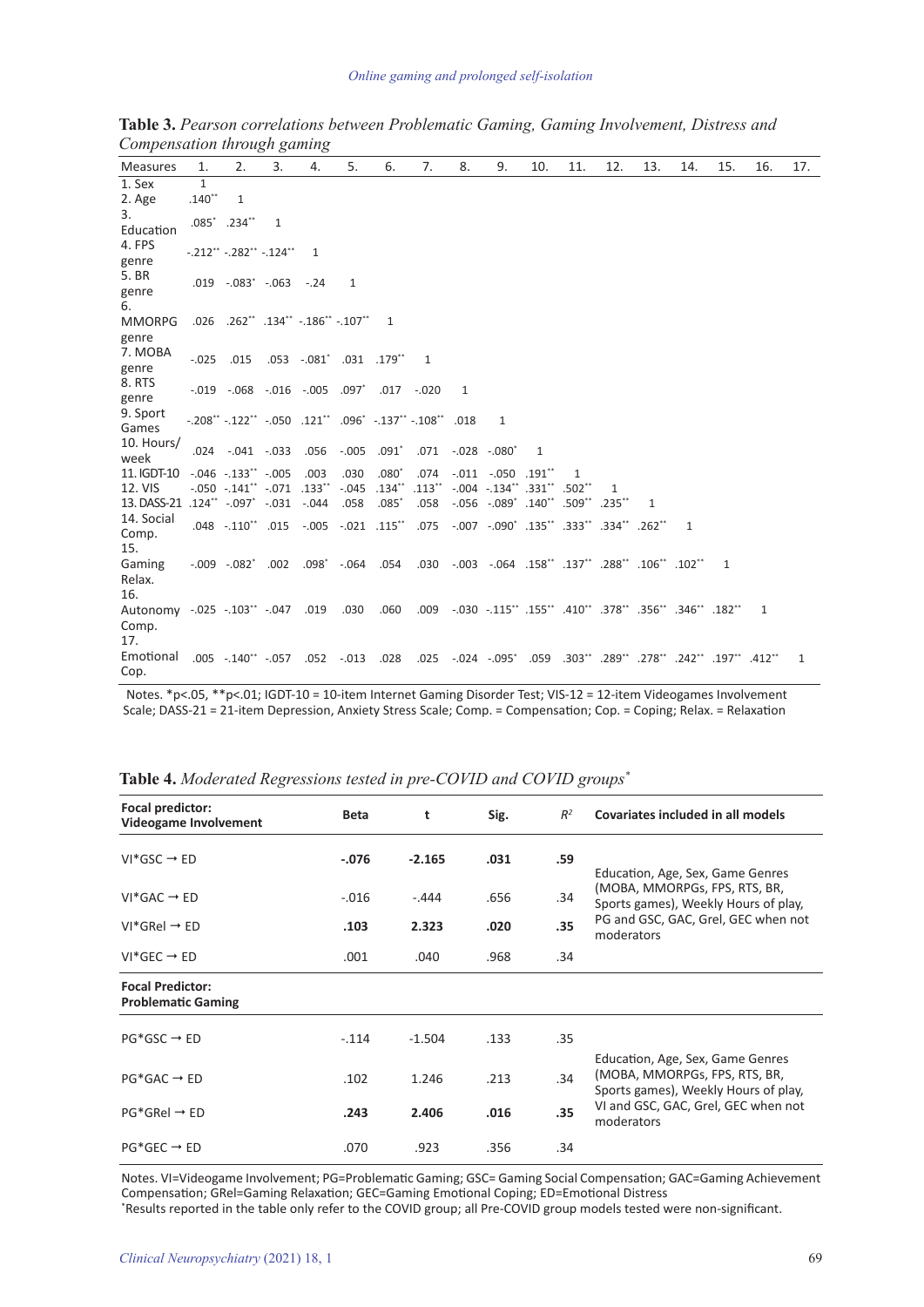# *Alessandro Giardina et al.*

**Figure 1.** *Emotional Distress as a function of Gaming Social Compensation and Highly Involved Gaming. Dotted line = 1SD above the mean of Gaming Social Compensation. Solid line = 1SD below the mean of Gaming Social Compensation. Red lines denote significant interactions*



**Figure 2.** *Emotional Distress as a function of Gaming-related relaxation and Highly Involved Gaming. Dotted line = above 1SD the mean of Gaming Relaxation. Solid line = 1SD below the mean of Gaming Relaxation. Red lines denote significant interactions*

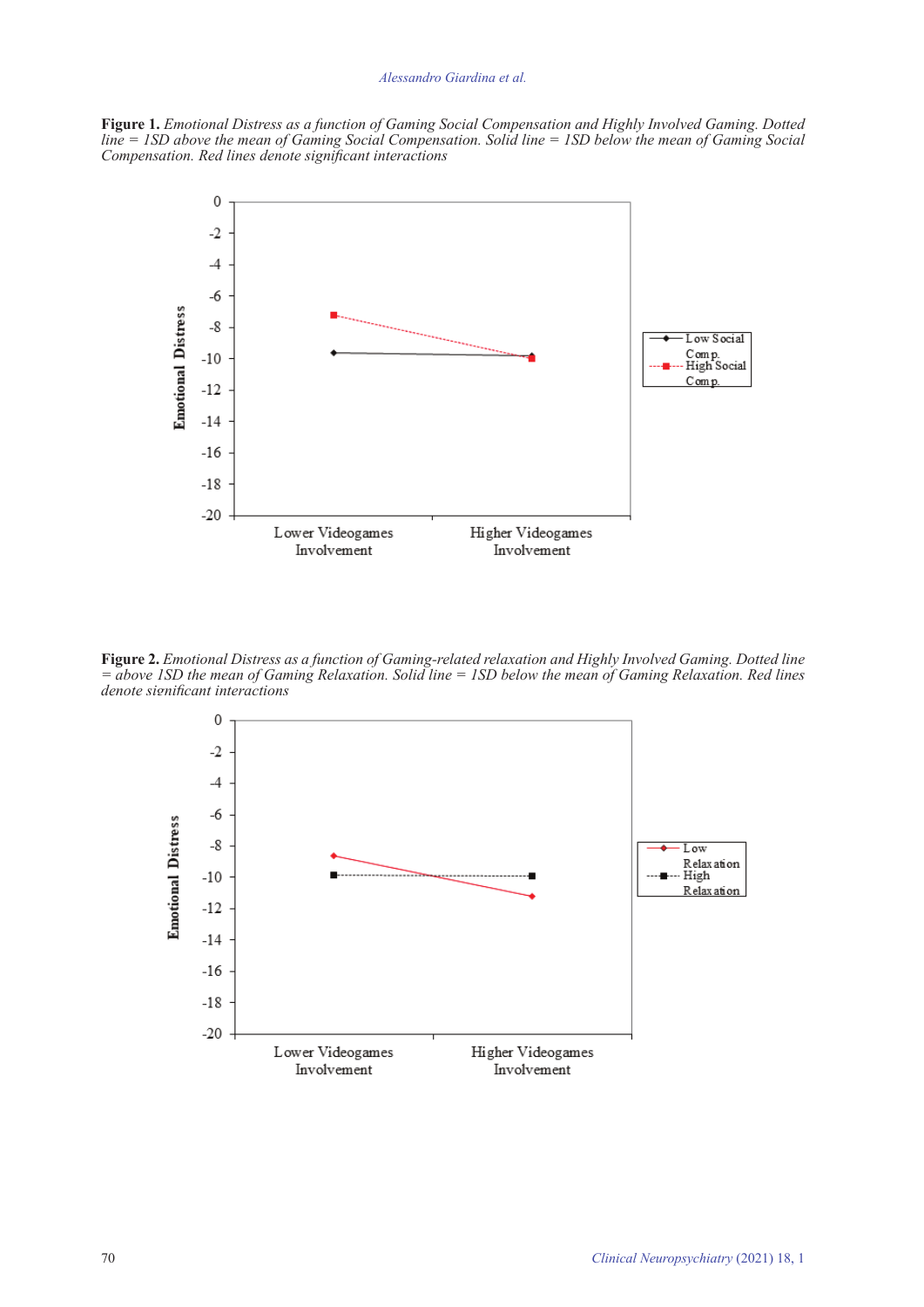**Figure 3.** *Emotional Distress as a function of Gaming Relaxation and Problematic Gaming. Dotted line = 1SD above the mean of Gaming Relaxation. Solid line = 1SD below the mean of Gaming Relaxation. Red lines denote significant interactions*



#### Discussion

The aims of this study were to compare the levels of emotional distress in two groups of gamers before and during the COVID-19 self-isolation (pre-COVID versus COVID groups) and investigate the potential protective effect of online gaming vis-à-vis such emotional distress. Levels of emotional distress were lower and high involvement in gaming (as conceptualized by Billieux et al., 2019; Charlton & Danforth, 2007) was more prominent in the COVID group. Results of the moderated multiple regression suggested a relationship between a lower level of emotional distress during selfisolation and the interaction between highly involved gaming and engagement in social gaming as the means of preventing the feeling of loneliness. This finding aligns with results of previous research showing the positive effects of social gaming, especially in people with general difficulties in participating in interpersonal interactions (Halbrook et al., 2019; Kowert & Oldmeadow, 2015; Elhai et al., 2020). Moreover, results relate to Solms' (2018, p. 6) proposal for which "*emotional disorders entail failed attempts to satisfy needs*", in that they show that satisfaction of unmet social needs (remarkably signaled by the feeling of loneliness) through the game corresponds to a decrease in depression and anxiety levels. However, it is of importance to note that such effect was not found in the pre-COVID group. A possible explanation for this finding is that many highly involved gamers do not engage in gaming for social compensation under normal circumstances (i.e., when they do not have to self-isolate) because their offline social interactions are sufficient and satisfactory. The moderated multiple regression analysis also showed that the interaction between a low level of relaxation experienced during gaming and highly involved gaming predicted lower emotional distress among the COVID-19 group. This may suggest that the benefit of gaming during the pandemic is not related to relaxation *per se*, but that it

is rather a result of in-game activities that provided a sense of purpose and/or a sense of excitement from a gaming-related social experience (Billieux et al., 2019; Shi et al., 2019). Relatedly, results suggested that the more relaxation is experienced during gaming, the greater the association between problematic gaming and emotional distress. Such result aligns with those of Higuchi and colleagues (2020), showing that the majority of gamers in their treatment seeking sample reported a deterioration of their condition during the COVID-19 restrictions, especially with respect to the social withdrawal criteria. It can be speculated that problematic gamers were more vulnerable to some restrictive measures, such as the continuous sharing of the house space with the other inhabitants (e.g. children, parents, flat mates, partner), due to specific psychological traits that have been shown to be associated with maladaptive gaming symptoms in past literature (e.g. physical social avoidance or social anxiety; Di Blasi et al., 2020; Marino et al., 2020). In that case, gaming-related relaxation could contribute to downregulation and to reaching an effective yet circumscribed feeling of relief (Di Blasi et al., 2019; Caro & Popovac, 2020). However, this result also further reinforces the notion that relaxation is not the process through which intensive gaming may reduce emotional distress during a pandemic, or more broadly in a context where offline social interactions are curtailed. Contextually, Király and colleagues (2020) suggested that gaming as a non-problematic or even healthy coping strategy to alleviate daily life stress might turn into a maladaptive or problematic one when facing an overwhelming uncertainty and worries related to the COVID-19 pandemic. Under such circumstances, gaming-related relaxation might even be counterproductive and lead to more distress.

### Limitations

This study comes with some noteworthy limitations.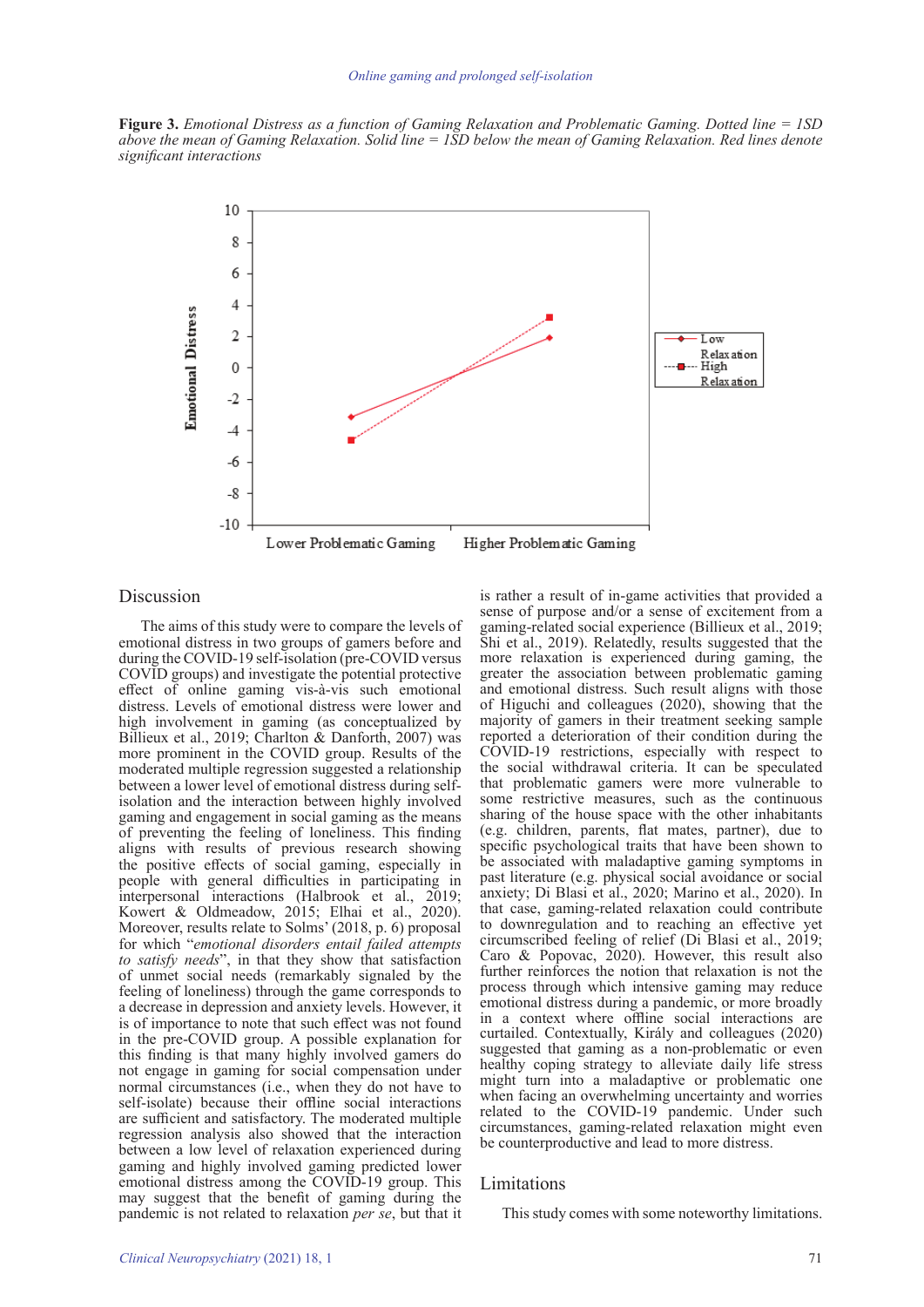First, the research had not been originally designed for the COVID-19 pandemic and therefore, several context-relevant variables (e.g., those pertaining to health, employment and housing) were not included. Moreover, the between-group, cross-sectional study design does not make it possible to infer causality and has the limitations inherent to comparisons of two different samples. A *within* group, prospective study design would have been ideal, with highly involved and problematic gamers being followed up from the period before the COVID-19 pandemic through the pandemic. Relatedly, this study evaluated gamers only after a few weeks since the beginning of the lockdown and cannot inform about long-term effects of selfisolation. However, given the unpredictable nature of the pandemic, such a design was not possible, and this limitation is shared with most studies conducted in the context of the pandemic. Finally, future studies may benefit from an administration of questionnaires at the hands of clinicians, to overcome potential biases and prevent the risk of under- or over-diagnoses connected to self-reported measures of problematic gaming and emotional distress.

# Conclusion

Despite its limitations, the current study is to the best of our knowledge the first one providing evidences regarding the effect of high and problematic involvement in gaming on emotional distress during the COVID-19 pandemic. Our findings contribute to the literature on gaming and on mental health during COVID-19 pandemic in significant ways. First, they suggest that basic needs may be met by gaming during both "normal" and stressful situations (such as pandemic-imposed self-isolation), although this has different implications, depending on the gaming pattern. Indeed, gamers who experienced gaming as a means of socializing (typically highly involved gamers) may continue to do so during self-isolation, experiencing less emotional distress. In contrast, gamers who experienced playing mainly as a way of escaping from depressive or anxious states (typically problematic gamers) may perpetuate this pattern during self-isolation, with short-term relaxing effects of gaming and long-term emotional symptoms worsening. Such perspective is also in line with a recent longitudinal cohort evaluation (Shanahan et al., 2020) showing that pre-pandemic emotional distress remains the strongest predictor of increased emotional distress during the pandemic. Secondly, our study provides scientific support for policies promoting socially meaningful forms of online gaming to prevent emotional distress related to pandemic-related lockdown, while suggesting to pay clinical attentions to individuals problematically involved in gaming, who could be particularly vulnerable in such circumstance. Finally, our results highlight the impact of gaming on emotional distress when meeting needs in everyday life is thwarted due to external circumstances (e.g., during the pandemic-imposed self-isolation). Relatedly, research studies are emerging about other psychological conditions characterized by self-isolation and social withdrawal that share the involvement in online games as a mean to maintain some sort of connection with the others (e.g. Hikikomori conditions; Stavropoulos et al., 2019; Stip et al., 2016; Tateno et al., 2019). Thus, the present study calls for further investigations of various gaming patterns in relation to certain unmet needs and associated overwhelming emotions that can drive people to compensate through gaming, as well

as of the role online gaming can play for individuals in self-isolation conditions or, more broadly, unable to participate in face-to-face interactions.

## **Contributors**

AG and JB designed the study and interpreted the results. AG created and disseminated the online survey and ran the statistical analyses. AG wrote the initial draft of the article, under the supervision of JB. MDB, AS, DK, and VS reviewed the initial draft and participated in the writing of the final draft. All authors approved the final version of the manuscript

### Funding sources

This research did not receive any specific grant from funding agencies in the public, commercial, or not-forprofit sectors. Participants' compensation was financed by the University of Luxembourg.

### References

- Allen, J. J., & Anderson, C. A., 2018. Satisfaction and frustration of basic psychological needs in the real world and in video games predict internet gaming disorder scores and well-being. *Computers in Human Behavior*, 84, 220-229*.* https://doi. org/10.1016/j.chb.2018.02.034
- Balhara, Y. P. S., Kattula, D., Singh, S., Chukkali, S., & Bhargava, R., 2020. Impact of lockdown following COVID-19 on the gaming behavior of college students. *Indian Journal of Public Health*, *64*(6), 172. 10.4103/ijph.IJPH\_465\_20
- Bean, A. M., 2018. Working with video gamers and games in therapy: A clinician's guide. Routledge.
- Billieux, J., Van der Linden, M., Achab, S., Khazaal, Y.,Paraskevopoulos, L., Zullino, D., & Thorens, G., 2013. Why do you play World of Warcraft? An indepth exploration of self-reported motivations to play online and in game behaviours in the virtual world of Azeroth. *Computers in Human Behavior*, *29*(1), 103–109. doi:10.1016/j.chb.2012.07.021
- Billieux, J., Flayelle, M., Rumpf, H. J., & Stein, D. J., 2019. High involvement versus pathological involvement in video games: A crucial distinction for ensuring the validity and utility of gaming disorder. *Current Addiction Reports, 6*(3), 323-330. https://doi.org/10.1007/s40429-019-00259-x
- Brooks, S. K., Webster, R. K., Smith, L. E., Woodland, L., Wessely, S., Greenberg, N., & Rubin, G. J. 2020. The psychological impact of quarantine and how to reduce it: rapid review of the evidence. *The Lance*t. https://doi.org/10.1016/S0140-6736(20)30460-8
- Bottesi, G., Ghisi, M., Altoè, G., Conforti, E., Melli, G., & Sica, C., 2015. The Italian version of the Depression Anxiety Stress Scales-21: Factor structure and psychometric properties on community and clinical samples. *Comprehensive Psychiatry*, 60, 170-181. https://doi.org/10.1016/j. comppsych.2015.04.005
- Bown, J., & Gackenbach, J., 2016. Video games, nightmares, and emotional processing. In Emotions, Technology, and Digital Games (pp. 3-14). *Academic Press*. https://doi.org/10.1016/B978-0- 12-801738-8.00001-4
- Caro, C. & Popovac, M. 2020. Gaming When Things Get Tough? Examining How Emotion Regulation and Coping Self-Efficacy Influence Gaming During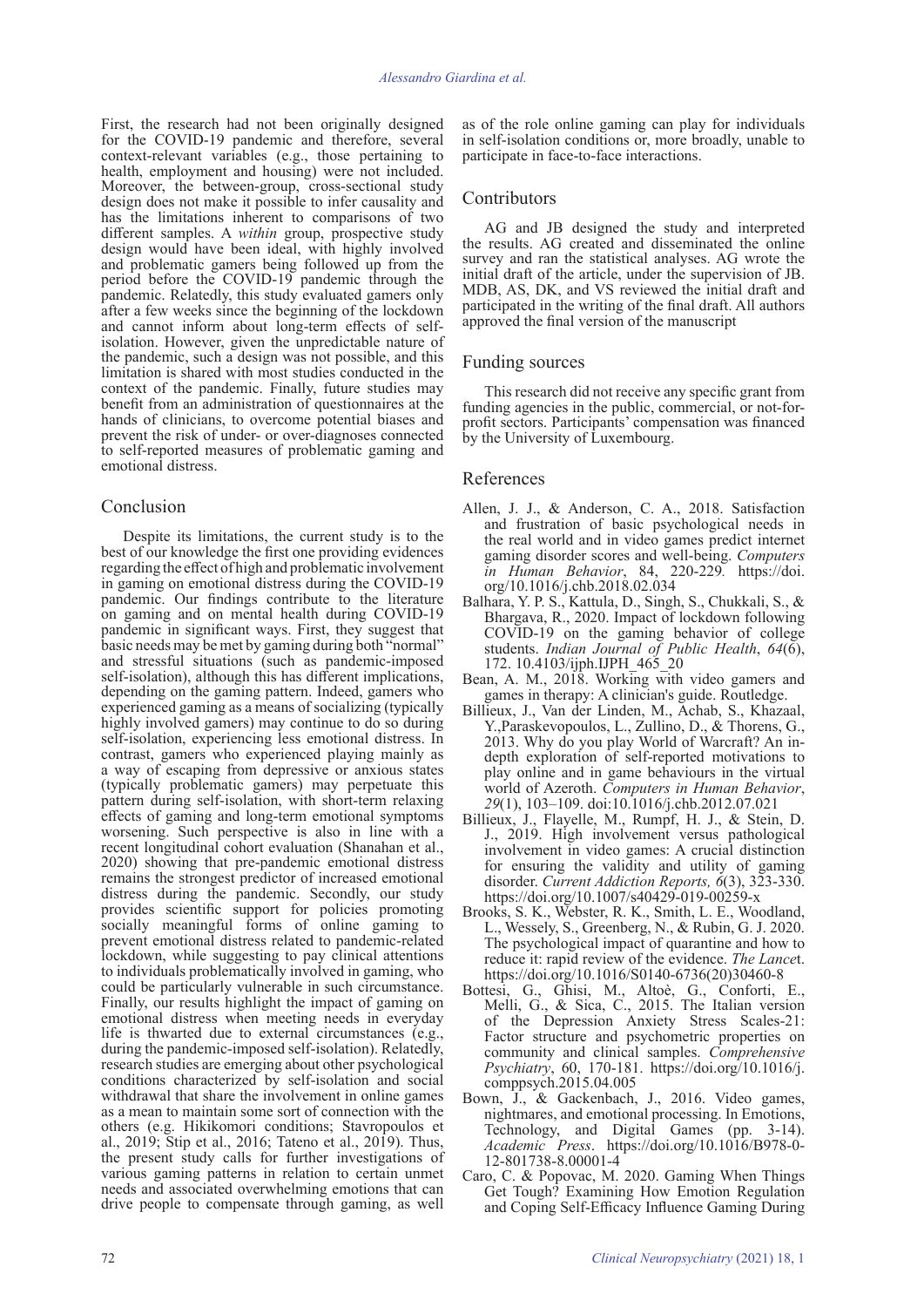Difficult Life Situations. *Games Culture.* In press 10.1177/1555412020944622

- Charlton, J. P., & Danforth, I. D., 2007. Distinguishing addiction and high engagement in the context of online game playing. *Computers in Human Behaviors*, 23(3), 1531-1548. https://doi. org/10.1016/j.chb.2005.07.002
- Colder Carras, M., Van Rooij, A. J., Spruijt-Metz, D., Kvedar, J., Griffiths, M. D., Carabas, Y., & Labrique, A., 2018. Commercial video games as therapy: a new research agenda to unlock the potential of a global pastime. *Frontiers in Psychiatry*, 8, 300. https://doi.org/10.3389/fpsyt.2017.00300
- Di Blasi, M. D., Giardina, A., Giordano, C., Coco, G. L., Tosto, C., Billieux, J., & Schimmenti, A., 2019. Problematic video game use as an emotional coping strategy: Evidence from a sample of MMORPG gamers. *Journal of Behavioral Addictions*, 8(1), 25- 34. https://doi.org/10.1556/2006.8.2019.02
- Di Blasi, M., Giardina, A., Coco, G. L., Giordano, C., Billieux, J., & Schimmenti, A., 2020. A compensatory model to understand dysfunctional personality traits in problematic gaming: The role of vulnerable narcissism. *Personality and Individual Differences*, 160*,* 109921*.* https://doi.org/10.1016/j. paid.2020.109921
- Elhai, J. D., McKay, D., Yang, H., Minaya, C., Montag, C., & Asmundson, G. J. (2020). Health anxiety related to problematic smartphone use and gaming disorder severity during COVID‐19: Fear of missing out as a mediator. *Human Behavior and Emerging Technologies*. https://doi.org/10.1002/hbe2.227
- Global Games Market, 2020. Retrieved from https:// newzoo.com/insights/trend-reports/newzoo-globalgames-market-report-2020-light-version/
- Gackenbach, J., Yu, Y., & Lee, M. N., 2018. Media use and gender relationship to the nightmare protection hypothesis: A cross-cultural analysis. *Dreaming*, *28*(2), 169. https://doi.org/10.1037/drm0000066
- Halbrook, Y. J., O'Donnell, A. T., & Msetfi, R. M., 2019. When and how video games can be good: A review of the positive effects of video games on well-being. *Perspective in Psychological Science, 14*(6), 1096- 1104. https://doi.org/10.1177/1745691619863807
- Horesh, D., & Brown, A. D., 2020. Traumatic stress in the age of COVID-19: A call to close critical gaps and adapt to new realities. *Psychological Trauma: Theory Research and Practice* Policy, *12*(4), 331- 335. https://doi.org/10.1037/tra0000592
- Huang, Y., & Zhao, N., 2020. Generalized anxiety disorder, depressive symptoms and sleep quality during COVID-19 outbreak in China: a web-based cross-sectional survey. *Psychiatry Research*, 112954. https://doi.org/10.1016/j.psychres.2020.112954
- Higuchi, S., Mihara, S., Kitayuguchi, T., Miyakoshi, H., Ohi, M., Maezono, M., ... & Matsuzaki, T. (2020). Prolonged use of internet and gaming among treatment seekers arising out of social restrictions related to COVID‐19 pandemic. *Psychiatry and Clinical Neurosciences*. https://doi.org/10.1111/ pcn.13127
- Kardefelt-Winther, D., 2014. A conceptual and methodological critique of Internet addiction research: Towards a model of compensatory Internet use. *Computers in Human Behaviors*, 31, 351–354. doi: 10.1016/j.chb.2013.10.059
- Korkeila, H., & Hamari, J., 2020. Avatar capital: The relationships between player orientation and their avatar's social, symbolic, economic and cultural capital. *Computers in Human Behaviors*, 102, 14-21. https:// doi.org/10.1016/j.chb.2019.07.036
- Koivisto, J., & Hamari, J., 2019. The rise of motivational information systems: A review of gamification research. *International Journal of Information and Management*, 45, 191-210. https://doi.org/10.1016/j. ijinfomgt.2018.10.013
- Kowert, R., & Oldmeadow, J. A., 2015. Playing for social comfort: Online video game play as a social accommodator for the insecurely attached. *Computers in Human Behaviors*, 53, 556-566. https://doi. org/10.1016/j.chb.2014.05.004
- King, D., Del Fabbro, P., Billieux, J. & Potenza, M., 2020. Problematic Online Gaming and the COVID-19 pandemic. *Journal of Behavioral Addictions*, 2, 184- 186. 10.1556/2006.2020.00016
- King, D. L., Billieux, J., Carragher, N., & Delfabbro, P. H., 2020. Face validity evaluation of screening tools for gaming disorder: Scope, language, and overpathologizing issues. *Journal of Behavioral Addictions*, 9(1), 1-13. https://doi. *Behavioral Addictions*, org/10.1556/2006.2020.00001
- Király, O., Potenza, M. N., Stein, D. J., King, D. L., Hodgins, D. C., Saunders, J. B., ... & Abbott, M. W., 2020. Preventing problematic internet use during the COVID-19 pandemic: Consensus guidance. *Comprehensive Psychiatry*, 152180. https://doi. org/10.1016/j.comppsych.2020.152180
- Király, O., Sleczka, P., Pontes, H. M., Urbán, R., Griffiths, M. D., & Demetrovics, Z., 2017. Validation of the ten-item Internet Gaming Disorder Test (IGDT-10) and evaluation of the nine DSM-5 Internet Gaming Disorder criteria. *Addictive Behaviors*, 64, 253-260.
- Lepido, D. & Rolander, N., 2020. Housebound Italian kids strain network with Fortnite marathon. Retrieved from https://www.bloomberg.com/news/ articles/2020-03-12/housebound-italian-kids-strainnetwork-with-fortnite-marathon
- Marino, C., Canale, N., Vieno, A., Caselli, G., Scacchi, L., & Spada, M. M., 2020. Social anxiety and Internet gaming disorder: The role of motives and metacognitions. *Journal of Behavioral Addictions*. 9(3), 617-628 https://doi.org/10.1556/2006.2020.00044
- Mandryk, R. L., Frommel, J., Armstrong, A., & Johnson, D., 2020. How Passion for Playing World of Warcraft Predicts In-Game Social Capital, Loneliness, and Wellbeing. *Frontiers in Psychology*, 11. 10.3389/ fpsyg.2020.02165
- Osman, A., Wong, J. L., Bagge, C. L., Freedenthal, S., Gutierrez, P. M., & Lozano, G., 2012. The depression anxiety stress Scales—21 (DASS‐21): further examination of dimensions, scale reliability, and correlates. *Journal of Clinical Psychology*, 68(12), 1322-1338. https://doi.org/10.1002/jclp.21908
- Qiu, J., Shen, B., Zhao, M., Wang, Z., Xie, B., & Xu, Y., 2020. A nationwide survey of emotional distress among Chinese people in the COVID-19 epidemic: implications and policy recommendations. *General Psychiatry*, *33*(2). 10.1136/gpsych-2020-100213
- Pantling, A., 2020. Gaming usage up 75 percent amid coronavirus outbreak, Verizon reports. Retrieved from https://www.hollywoodreporter.com/news/gamingusage-up-75-percent-coronavirus-outbreak-verizonreports-1285140
- Preacher, K. J., Curran, P. J., & Bauer, D. J., 2006. Computational tools for probing interactions in multiple linear regression, multilevel modeling, and latent curve analysis. *Journal of Education and Behavioral Statistic*, 31, 437448. https://doi. org/10.3102/10769986031004437
- Pfefferbaum, B., & North, C. S., 2020. Mental health and the COVID-19 pandemic. *New England Journal of Medicine*. https://doi.org/10.1056/NEJMp2008017